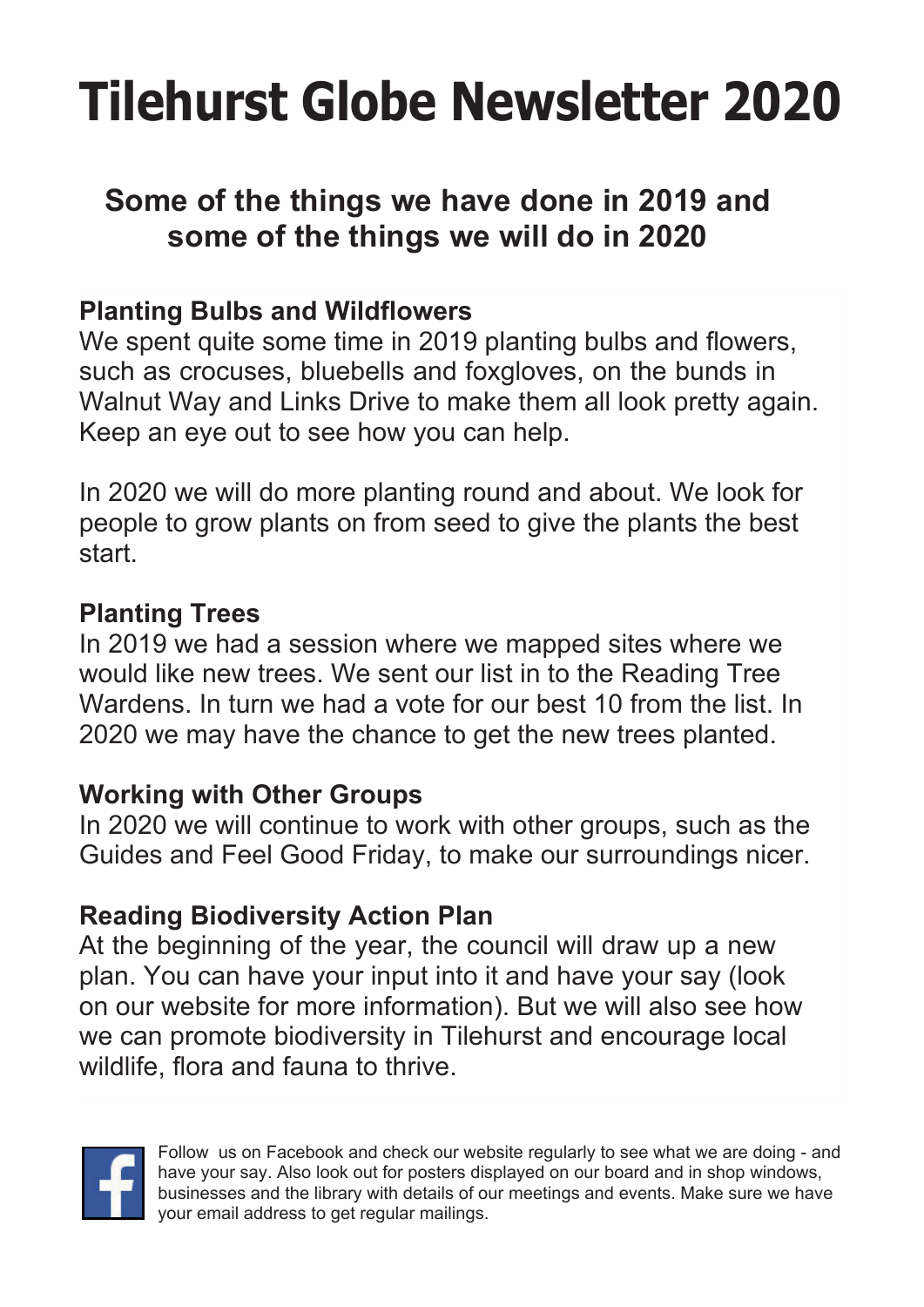# **Our Sponsors**



### **Tilehurst Village Butchers**



We will always be grateful for the help and support we received from all at Tilehurst Village Butchers for many many years. Their sponsorship and encouragement was invaluable. We miss your cheerfulness and good humour.

Good luck to you all.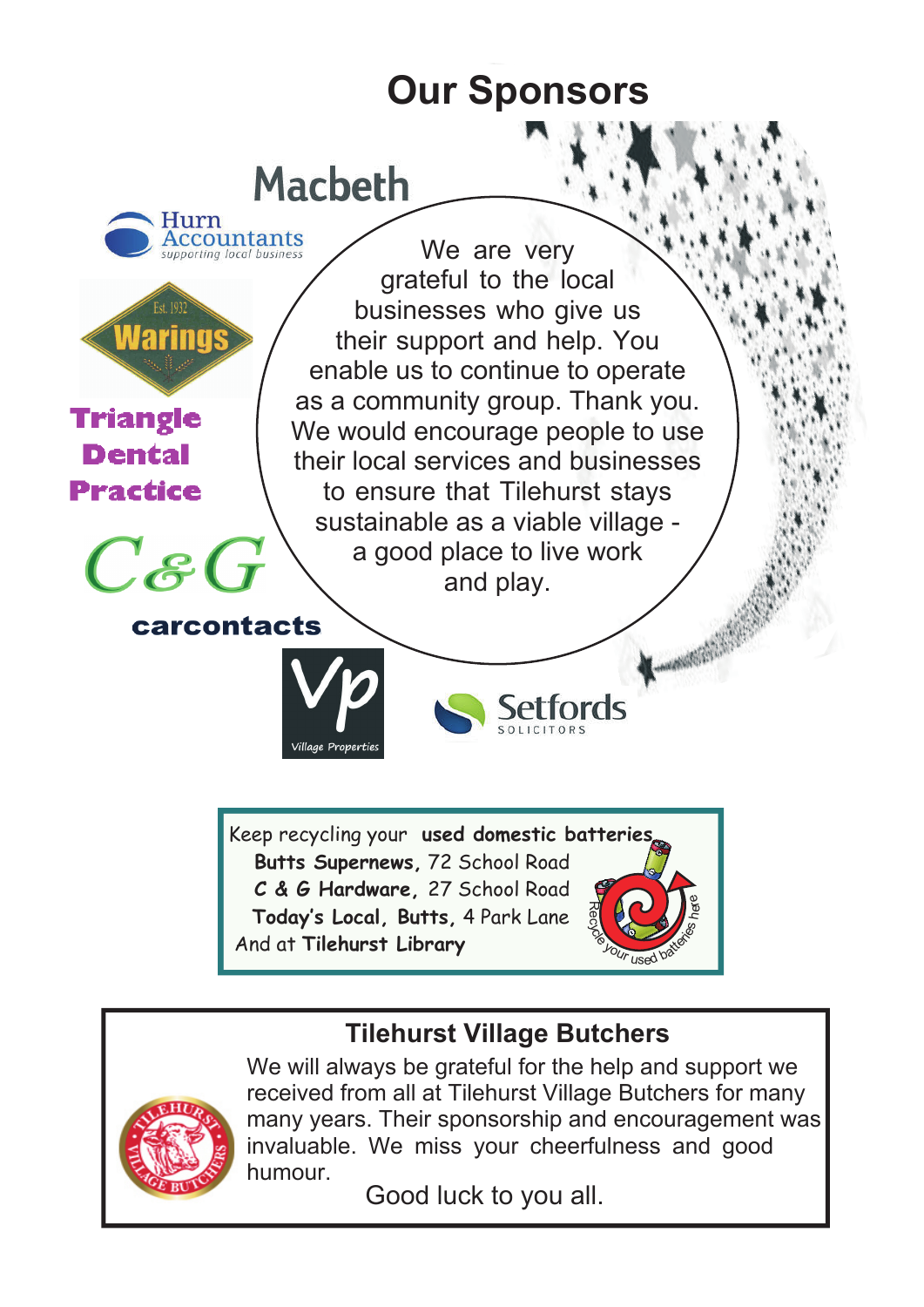# Tilehurst Globe globe Your local community group

# **Our Free Leaflets**

We have produced 5 leaflets describing Circular Walks in Tilehurst and a leaflet about the Drinking Fountains and Cattle Troughs in Tilehurst. We have also produced a booklet called Memories of Tilehurst. All our leaflets are free for you to pick up from Tilehurst Library or at the show. On our website we have Mike Keep's "Short History of Tilehurst".

# **Our Websites**

Keep having a look at our website, www.tilehurst-globe.org.uk, to find out the latest news and projects we are involved in. We also have two other websites: www.walkontheweb.org.uk, which maps out a walk round the parks in Tilehurst and complements the Circular Walks leaflets, and www.tilehurstmemories.org.uk, which includes the memories from the booklet and many more memories about Tilehurst. They are both worth a peek.

## **Our Stall at the Show**

As usual we will take a stand at the show in Victoria Rec which this year is on June 6th. We are known for our free fun quiz (the winners get fantastic prizes donated by local businesses) and this year will be no exception. We will also hand out our free leaflets and promote local activities.

# **Our Litter Teams**

Volunteers give their time to clear up rubbish, helping make Tilehurst a more pleasant place to live in. You could help by adopting a space to keep tidy or you could help our current volunteers. Ask how you can join us.

# **Can you help?**

We are always looking for volunteers to help out with projects and day to day jobs.